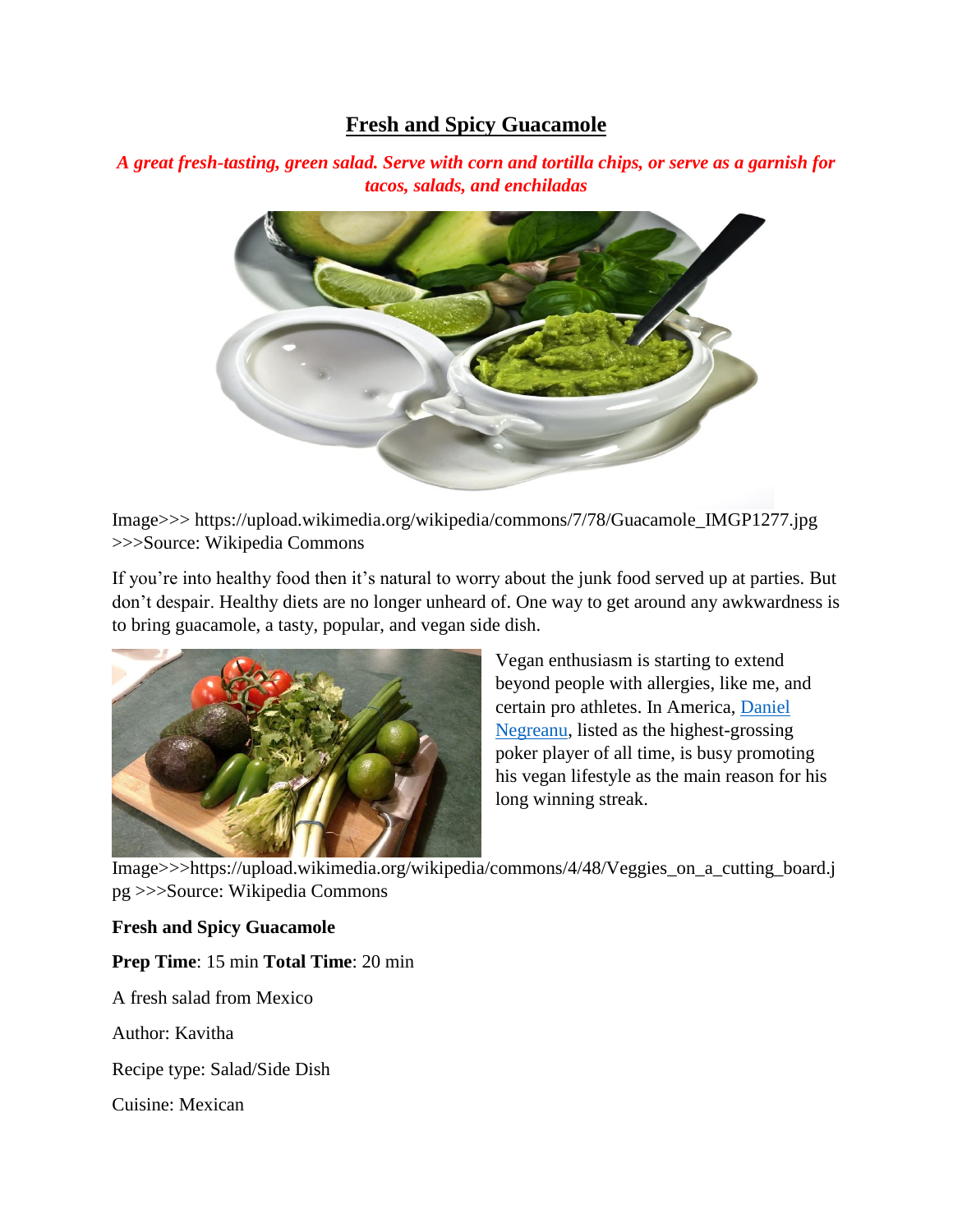Serves: 1 medium bowl of guacamole

### **Ingredients**

**Note** – Guacamole is one of those dishes that will take on a life of its own. Try the recipe once, and begin experimenting. Exchanging fresh ingredients for dried, or for [prepared salsa,](http://mexicanfood.about.com/od/techniques/ss/salsastepbystep.htm) is a popular option.

### **You will need:**

- 3 ripe medium avocados
- 1 ripe medium tomato seeded and diced
- $\bullet$   $\frac{1}{4}$  cup diced fresh jalapeño
- $\bullet$   $\frac{1}{4}$  cup fresh finely chopped onion
- $\bullet$   $\frac{1}{4}$  garlic clove, minced
- $\bullet$  1 lemon
- $\bullet$  1 lime
- $\bullet$   $\frac{1}{4}$  cup fresh cilantro, coarsely chopped
- $\bullet$   $\frac{1}{4}$   $\frac{1}{2}$  tsp. salt (to taste)
- Dash cayenne or chili powder (to taste)

#### **Notes**

- [How to select avocados](http://healthylivinghowto.com/how-to-pick-the-perfect-avocado/) you want ripe avocados. A ripe avocado will be dark hunter green and firm, but not hard, when you gently squeeze it. You can use pre-ripe and overripe avocados as well, but it will change the texture of your guacamole.
- If your guacamole seems dry your avocados might have been a little pre-ripe. Try adding a little bit of olive or coconut oil to add moisture.

#### **Instructions**

- 1. [Mash avocados.](https://www.youtube.com/watch?v=oIRcTS_N5Qg)
- 2. Juice lemon and lime.
- 3. Mix remaining vegetables and spices together.
- 4. Cover vegetables with lemon and lime juice, mix well.
- 5. Add mashed avocados and mix thoroughly.



## Fresh and Spicy Guacamole – Step-by-step

Image>>> http://www.publicdomainpictures.net/viewimage.php?image=6219 >>>Source: Public Domain Pictures

Mashing avocados by hand will produce a chunky result, (and will take some work). For fast, silky smooth guacamole, throw the avocados into a food processor.